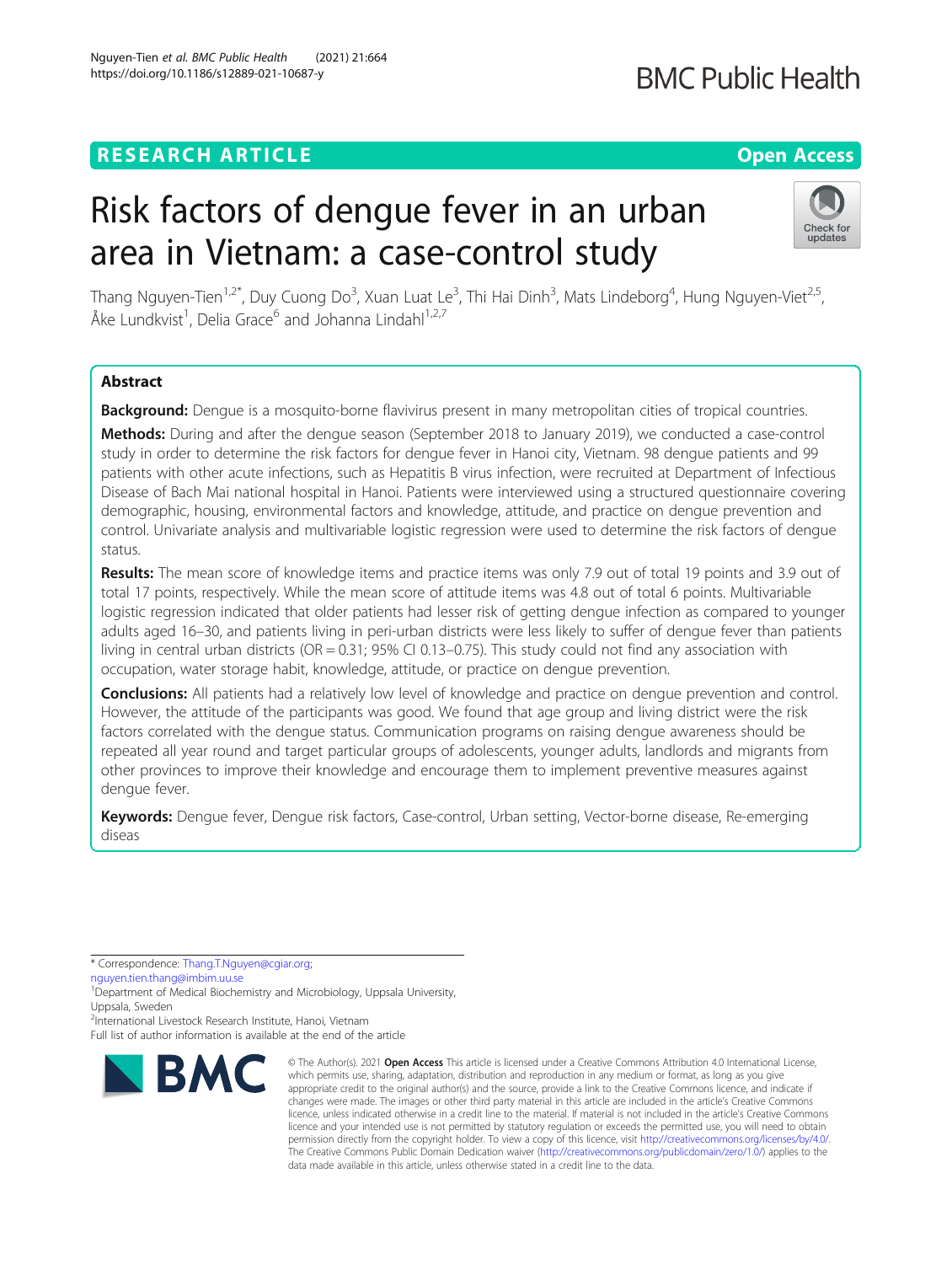# Introduction

Dengue virus is one of the rare arboviruses that have fully adapted to humans and does no longer require an animal reservoir for transmission  $[1, 2]$  $[1, 2]$  $[1, 2]$  $[1, 2]$ . This arbovirus transmits through mosquito vectors, primarily by Aedes aegypti and secondarily by Ae. albopictus. Dengue fever (DF) is known as the most widespread mosquito-borne disease globally, with approximately four billion people considered to be at risk [[3](#page-11-0)]. Its incidence has increased 30-fold over the past five decades [[4](#page-11-0)]. In 2010, there were 390 million people estimated to be infected by dengue virus, of which 96 million manifested clinically [[5\]](#page-11-0). According to WHO, the number of dengue cases has increasing sharply and reached 4.2 million in 2019 [[6](#page-11-0)]. Dengue is prevalent in Southeast Asia and the Pacific, which are hot spot areas for mosquitoborne diseases [\[7\]](#page-11-0). These regions account for around 75% of known global dengue morbidity and mortality and Vietnam is one of the countries suffering the highest burden [[4](#page-11-0), [7,](#page-11-0) [8](#page-11-0)].

In Vietnam, dengue virus is the most common flavivirus in rural and urban areas across the country [[9](#page-11-0), [10\]](#page-11-0). However, the virus circulates mainly in cities where the vectors easily find clean water for breeding [[10](#page-11-0)]. According to the statistics from the World Health Organization (WHO) in Vietnam, dengue infections have increased from 105,370 cases in 2009 to  $184,000$  cases in 2017 [[11](#page-11-0)]. Hanoi city, which is situated in Northern Vietnam, has a sub-tropical climate with four distinct seasons. Before 2008, Hanoi had nine urban and five peri-urban districts. After the city expanded its territory by merging some areas of other provinces, the new Hanoi has increased to twenty-nine districts and one town. It is a populous metropolis with around eight million people. In the past, Hanoi was considered to have a low incidence of dengue infection [[12\]](#page-11-0), however, the morbidity of dengue has increased during recent decades with outbreaks occurring in more frequent cycles. The dengue season in Hanoi begins in June, peaks in October, and decreases from December [[12](#page-11-0)–[15\]](#page-11-0). Aedes mosquitoes appears less active in the winter from November to February and then starts increasing its population when the summer comes [[16](#page-11-0)]. Nevertheless, one recent study conducted in March 2018 found the dengue vectors, both mosquitoes and larvae, active also during the low season of dengue [[17](#page-11-0)], which indicates a potential risk of dengue infections at any time of the year in Vietnam. With favorable conditions of weather, a dense human population and a rapid urbanization, Hanoi is at present an endemic area of DF. In this city, incidence has been increasing dramatically in the past decades, with the two largest outbreaks being recorded in 2009 and 2017 [[14,](#page-11-0) [15](#page-11-0), [18\]](#page-11-0).

This study aimed to identify risk factors of DF in Hanoi city to generate more data on factors associated with dengue transmission in a populous metropolitan area. Its findings will help to propose appropriate interventions for dengue prevention and control programs.

# Methods

# Study design and setting

A case-control study was conducted during and after the 2018 season of dengue (from September 2018 to January 2019), at the Department of Infectious Diseases of Bach Mai, a large national hospital of Vietnam located in Hanoi city.

# Research subjects

In-patients and out-patients who were receiving treatment at the Department of Infectious Diseases were asked for their willingness to participate in the study. They were eligible if they were living in Hanoi city. If the patients were under 18 years old, the research group asked for permission from the guardian to join the study.

# Definitions

The criteria for DF confirmation was based on the dengue case definition in Decision 458/QD-BYT and its guideline issued by the Vietnam Ministry of Health in 2011. The content of the guideline includes the clinical and sub-clinical characteristics of DF; diagnosis and treatment of DF applying for all healthcare facilities in Vietnam. Patients, suspected for DF on clinical symptoms, were confirmed by a rapid test for dengue virus NS1 antigen during the first five days, or dengue-specific IgM after the fifth day of the disease [\[7,](#page-11-0) [19\]](#page-11-0).

The case group included in-patients who were diagnosed for dengue and confirmed positive by the rapid tests for NS1 antigen or IgM antibodies. If the rapid test result was positive for NS1 antigen and negative for IgM, or vice versa, the diagnosis of the treating doctor was used to classify as a confirmed case or a negative case. The control group included out-patients or inpatients who were not diagnosed for DF and confirmed negative by the rapid test according to the case definition above. The interviewer did not record the information if the patient was in-patient or out-patient. No matching was performed.

The districts of participants living were categorized into three different areas: central urban, which comprises the inner districts of old Hanoi where no livestock is kept; peripheral that are newly expanded districts of new Hanoi where some livestock are kept, and peri-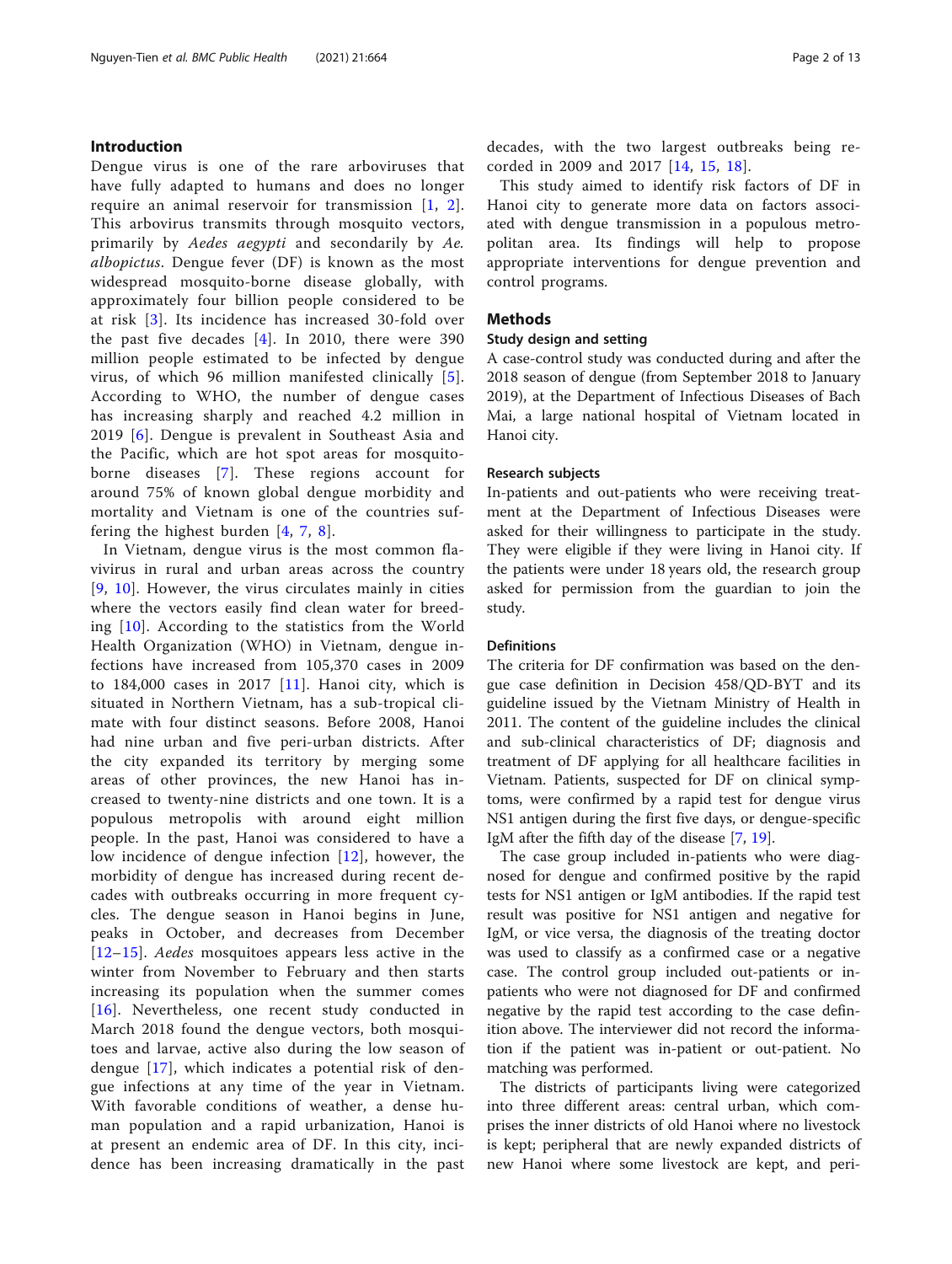urban that comprises suburban districts where many livestock are kept.

#### Sample size and sampling technique

By applying the formula for calculating the sample size of an unmatched case control study with the aim to be able to identify a risk factor with 20% difference between the different groups, as described by Fleiss et al. [\[20](#page-12-0)], 91 patients in each group were needed for this study. We increased this by 10% and intended to recruit 100 dengue cases and 100 dengue negative control cases. While it would have been good to be detect smaller differences between groups, we were limited by the access of patients. Finally, 98 cases and 99 control patients participated in the study.

### Data collection, instrument and Cronbach alpha

The questionnaire was developed using inputs from two infectious disease and epidemiology experts and piloted at the hospital with five patients (the data from these patients were excluded in the final analysis) for the suitability. Cronbach Alpha test was conducted and shown below with the acceptable score of each component for the questionnaire. Subsequently, the questions were entered into a Google form and a tablet was used by trained data collectors. The patients were interviewed during 15–25 min on demographic, household information, as well as knowledge, attitudes and practices (KAP) with regard to mosquitoes and DF. Cronbach alpha was used to test the internal consistency of the KAP components.

# KAP scoring

The questionnaire was designed with a set of multiplechoice or single-choice questions (Supplementary Material [1\)](#page-11-0). Scores of one or zero were given to the correct and incorrect responses, respectively. Participants who achieved higher scores were assumed to have better knowledge, attitude or practices on DF.

# Knowledge about dengue fever

The knowledge about DF was assessed by asking 8 questions (22 items) with a total score ranging from 0 to 19 points (Table [1\)](#page-3-0).

#### Attitude on dengue fever

This part consisted of six questions in order to investigate the respondent's opinion whether they agree/ don't know/ do not agree. There was only one correct answer which was given 1 point. Other answers were given 0 point. The score of the attitude on DF ranged from 0 to 6 points (Table [2\)](#page-4-0).

# Dengue preventive practices

Preventive practices for DF was measured by using a set of 5 questions (15 items) on home behavior. The score of preventive practices on DF ranged from 0 to 17 points (Table [3\)](#page-5-0).

# Data analysis

Data was imported to Excel then transferred to SPSS for analysis. The associations between categorical variables were tested using Pearson's chi-square or Fisher's exact tests, while the mean of continuous variables without normal distribution between groups were compared by Mann-Whitney test. Logistic regression analysis was used to identify the risk factors of dengue infection. Initially, all factors were tested in an univariable logistic regression model. Then determinants with  $p$ -values less than, or equal to 0.25 (as previously used in another studies [[21,](#page-12-0) [22](#page-12-0)]) and suspected confounders (including gender, age, education, marital status, occupation, average income, having chronic diseases, district where the patient lives, area of living, livestock keeping, storing water in the tank without lid, knowledge and attitude) and determinants found to be risk factors in the literature review (including storing water in the buckets/barrels and practice) were further analyzed by multivariable analysis with dengue status as the dependent variable. Confounders were explored by comparing the difference between the adjusted odds ratio in multivariable analyses and the crude odds ratio in univariate analyses. In the next step, models were built by manual backward deletion of highly non-significant variables including education, marital status, occupation, having chronic diseases, area of living, livestock keeping, storing water in the tank without lid, storing water in the buckets/barrels but keeping the KAP score variables as the important predictors. Since the participants who were pupils/students with no income accounting for a large proportion, we removed the average monthly income in the model to minimize the bias. Eventually, the determinants in the final model included gender, age, district where the patient lives, knowledge, attitude and practice scores. Odds ratios (OR) with 95% confidence interval (CI) were reported to present the association. P-values less than 0.05 were considered statistically significant. The analyses were also repeated with the scores calculated without weights, with each question contributing maximum 1 point, to see the impact on the final model. The statistical procedures were performed using IBM SPSS version 26.0 (SPSS, Chicago, USA).

# Results

One hundred and ninety-seven patients were recruited in the study including 98 dengue patients and 99 patients without dengue. Table [4](#page-6-0) shows the demographic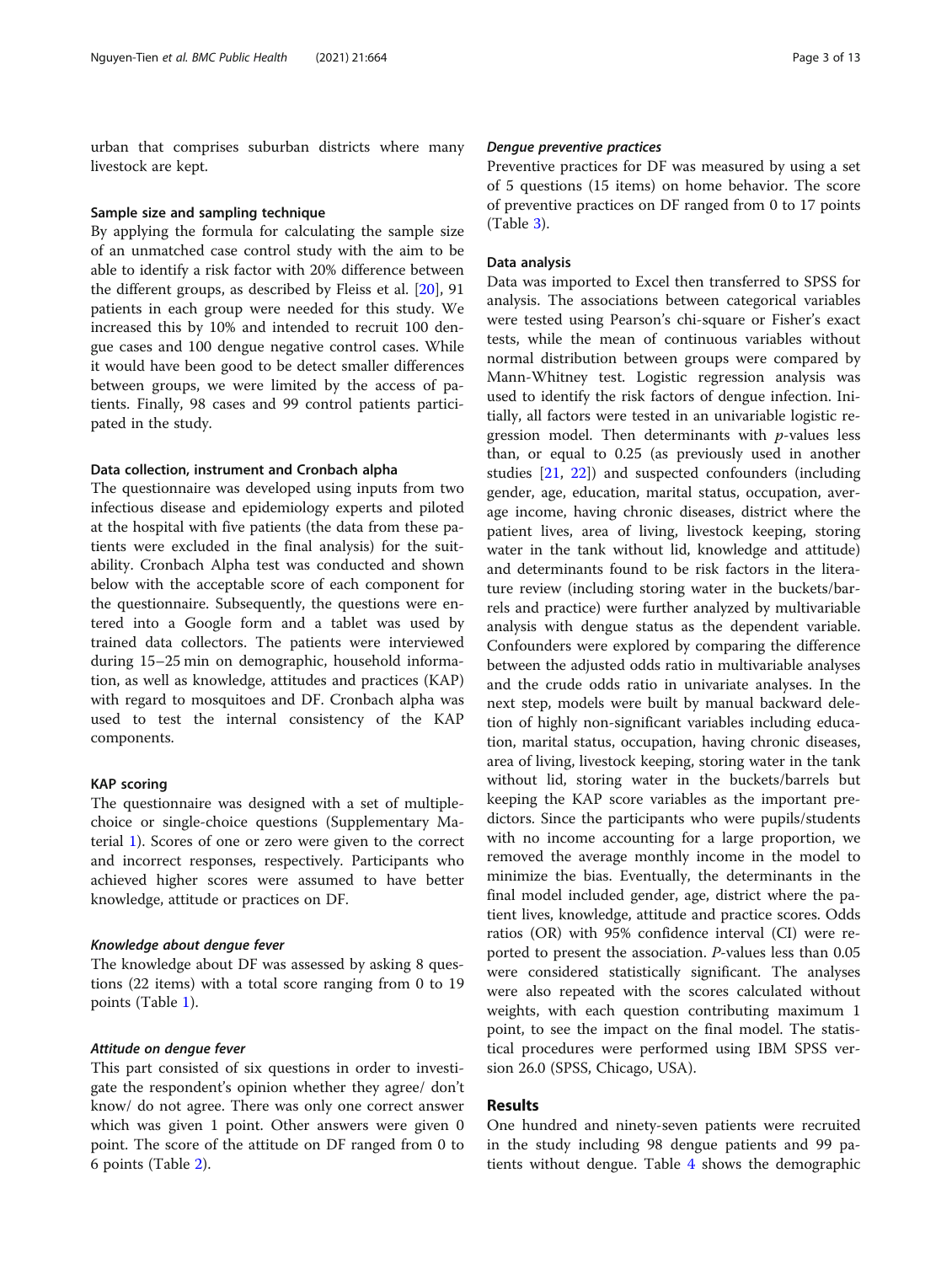#### <span id="page-3-0"></span>Table 1 Scoring of knowledge items

| Questions | <b>Items</b>                                                        | Score        |
|-----------|---------------------------------------------------------------------|--------------|
| a)        | List the typical symptoms of dengue fever                           |              |
|           | 1. Don't know                                                       | $\mathbf{0}$ |
|           | 2. Joint and muscle pain                                            |              |
|           | 3. Headaches, pain behind the eyes                                  |              |
|           | 4. High fever continuously within 2-7 days (higher 39 degrees)      |              |
|           | 5. Epistaxis                                                        |              |
|           | 6. Heamorrhagic under skin                                          |              |
|           | 7. Stomachache, vomiting                                            | -1           |
|           | 8. Bleeding gum                                                     | $\mathbf{1}$ |
|           | Min - Max                                                           | $0 - 7$      |
| b)        | 9. How does dengue virus transmits to people?                       |              |
|           | • Don't know                                                        | $\mathbf 0$  |
|           | • Mosquito bites                                                    | -1           |
|           | Min - Max                                                           | $0 - 1$      |
| c)        | 10. Which type of mosquito is spreading dengue fever                |              |
|           | • Don't know                                                        | 0            |
|           | · Stripe Mosquito (Aedes aegypti)/Tiger Mosquito (Aedes albopictus) | -1           |
|           | · Culex Mosquito                                                    | $\mathbf{0}$ |
|           | Min - Max                                                           | $0 - 1$      |
| d)        | 11. The biting behavior of dengue mosquitoes                        |              |
|           | • Don't know                                                        | $\circ$      |
|           | · Daylight                                                          | 0            |
|           | • Night                                                             | $\circ$      |
|           | • Early in the morning and in the evening before dusk.              | $\mathbf{1}$ |
|           | Min - Max                                                           | $0 - 1$      |
| e)        | 12. The breeding season of dengue mosquitoes                        |              |
|           | • Don't know                                                        | $\circ$      |
|           | • Mainly in the rainy season                                        | 1            |
|           | • Mainly in the dry season                                          | $\circ$      |
|           | • Both of seasons                                                   | $\circ$      |
|           | Min - Max                                                           | $0 - 1$      |
| f)        | List the breeding sites of dengue mosquitoes                        |              |
|           | 13. Don't know                                                      | $\mathbf{0}$ |
|           | 14. Water-filled jars, tanks                                        | 1            |
|           | 15. Water-filled vases                                              | 1            |
|           | 16. Water- filled used tires                                        | 1            |
|           | 17. Garbage containing water                                        | $\mathbf{1}$ |
|           | Min - Max                                                           | $0 - 4$      |
| g)        | 18. Can dengue fever be prevented?                                  |              |
|           | $\cdot$ Yes                                                         | -1           |
|           | $\cdot$ No                                                          | $\mathbf{0}$ |
|           | • Don't know                                                        | $\mathbf{0}$ |
|           | Min - Max                                                           | $0 - 1$      |
| h)        | List the methods to prevent dengue fever                            |              |
|           |                                                                     |              |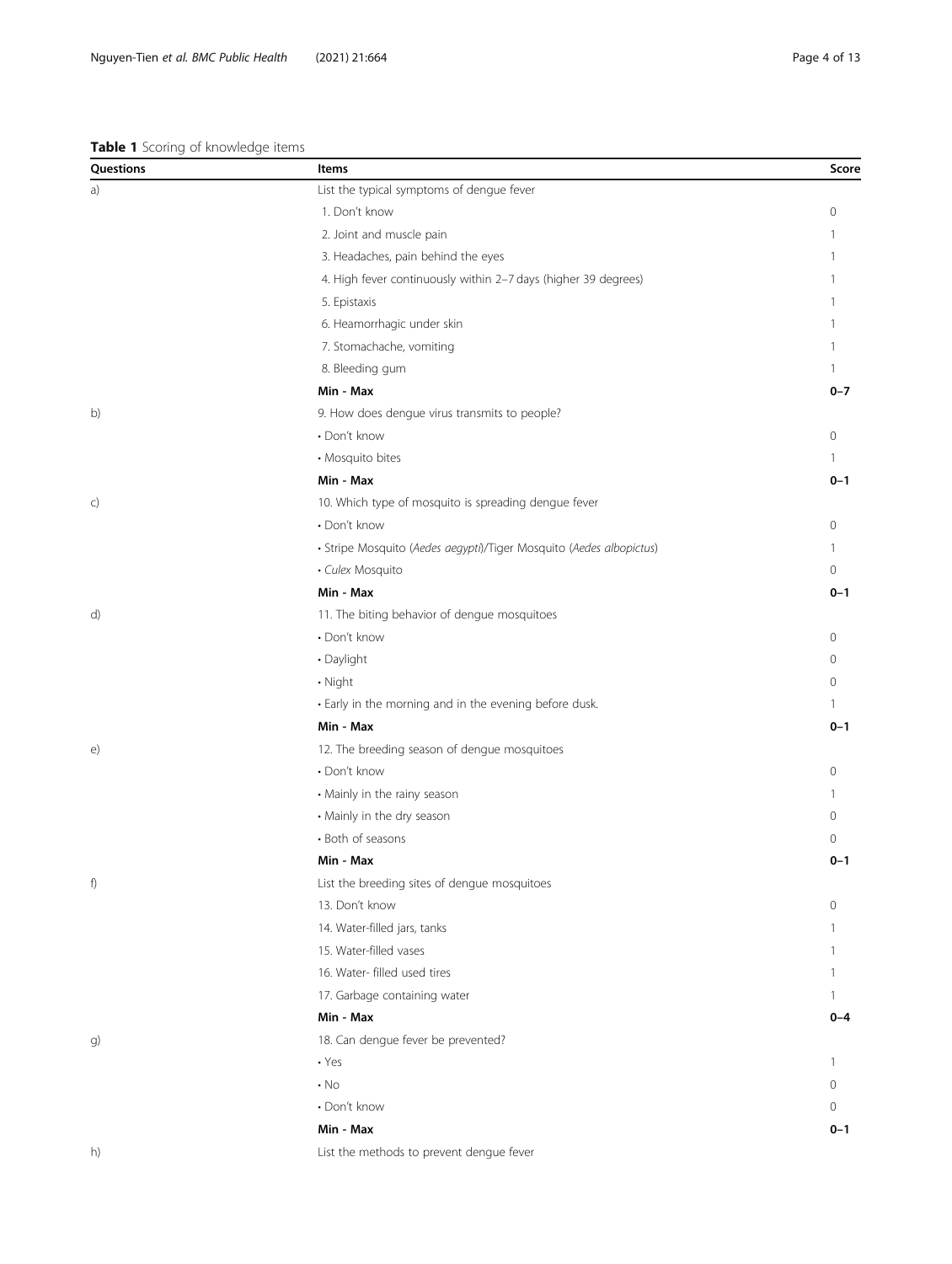<span id="page-4-0"></span>Table 1 Scoring of knowledge items (Continued)

| Questions | Items                    | Score   |
|-----------|--------------------------|---------|
|           | 19. Don't know           |         |
|           | 20. Eliminate mosquito   |         |
|           | 21. Eliminate the larvae |         |
|           | 22. Avoid mosquito bites |         |
|           | Min - Max                | $0 - 3$ |

characteristic of the two groups. There was no significant difference in gender between the dengue and the control groups. Dengue patients were younger than patients without dengue ( $p < 0.001$ ), with 63.3% of dengue patients being 16–30 years. Patients with higher education level, college or above, accounted for the majority of total participants (56.3%). There were more dengue cases among patients with higher education level as compared to patients with lower education level. Almost all patients were married (70.1%). Pupils/students (36.7%) and office workers (25.5%) were more likely to present with dengue infections. The average income in the dengue group was higher than in the control group  $(p < 0.001)$ . Less dengue patients than control patients

Table 2 Scoring of attitude items

| Questions    | Items                                                                                                 | Score    |
|--------------|-------------------------------------------------------------------------------------------------------|----------|
| a) a) a) a)  | 1. Dengue fever is a dangerous disease                                                                |          |
|              | • Agree                                                                                               | 1        |
|              | • Do not agree                                                                                        | 0        |
|              | • Don't know                                                                                          | 0        |
|              | Min - Max                                                                                             | $0 - 1$  |
| b)           | 2. Mosquitoes play an important role in transmitting human diseases.                                  |          |
|              | • Agree                                                                                               | 1        |
|              | • Do not agree                                                                                        | 0        |
|              | • Don't know                                                                                          | 0        |
|              | Min - Max                                                                                             | $0 - 1$  |
| $\mathsf{C}$ | 3. The best measure to prevent dengue fever is to eliminate the breeding sites of mosquitoes.         |          |
|              | • Agree                                                                                               | 1        |
|              | • Do not agree                                                                                        | 0        |
|              | • Don't know                                                                                          | 0        |
|              | Min - Max                                                                                             | $0 - 1$  |
| d)           | 4. Children should be protected from mosquito bites.                                                  |          |
|              | • Agree                                                                                               | 1        |
|              | • Do not agree                                                                                        | 0        |
|              | • Don't know                                                                                          | $\Omega$ |
|              | Min - Max                                                                                             | $0 - 1$  |
| $\epsilon$   | 5. Household can spray anti-mosquito products/fogging by themselves without health staffs/ community. |          |
|              | • Agree                                                                                               | 0        |
|              | • Do not agree                                                                                        | 1        |
|              | • Don't know                                                                                          | 0        |
|              | Min - Max                                                                                             | $0 - 1$  |
| f)           | 6. The responsibility of people's health protection belongs to authority and health sector, not mine. |          |
|              | • Agree                                                                                               | 0        |
|              | • Do not agree                                                                                        | 1        |
|              | • Don't know                                                                                          | 0        |
|              | Min - Max                                                                                             | $0 - 1$  |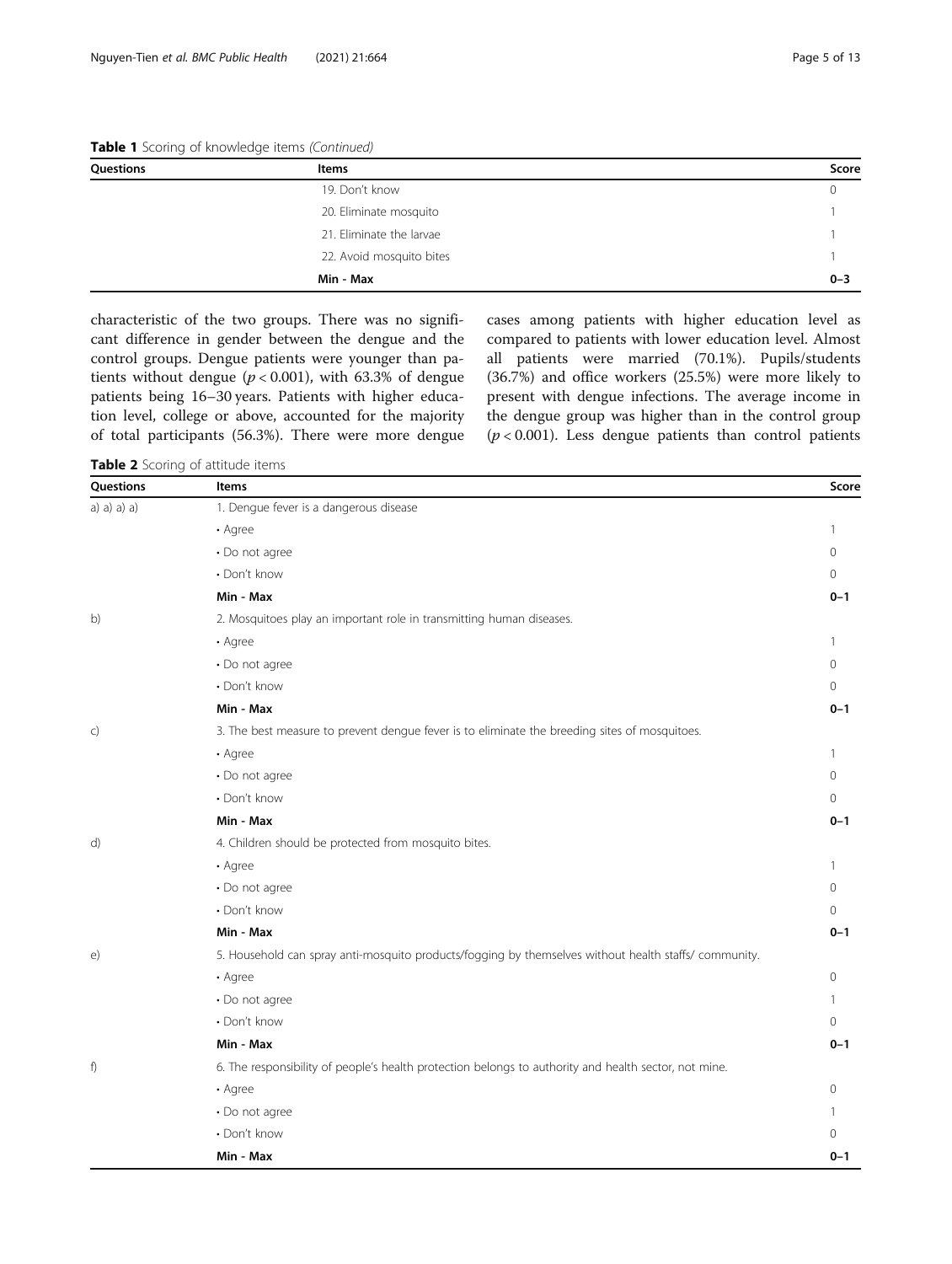# <span id="page-5-0"></span>Table 3 Scoring of practice items

| Questions | Items                                                       | Score          |
|-----------|-------------------------------------------------------------|----------------|
| a)        | Preventive practices used to prevent mosquito bites at home |                |
|           | 1. Don't use any measures                                   | $\Omega$       |
|           | 2. Wear long sleeves                                        |                |
|           | 3. Use mosquito repellent creams/liquid                     | 1              |
|           | 4. Use mosquito nets                                        | 1              |
|           | 5. Use mosquito incense/coils                               |                |
|           | 6. Use mosquito racket                                      | 1              |
|           | 7. Cover water storage                                      |                |
|           | 8. Clean garbage having water                               | -1             |
|           | 9. Pruning the trees                                        |                |
|           | 10. Remove standing water inside/outside house              | 1              |
|           | 11. Spraying                                                | 1              |
|           | Min - Max                                                   | $0 - 10$       |
| b)        | 12. Time of using bed net                                   |                |
|           | • All the time (day and night)                              | $\overline{2}$ |
|           | • Only during the day                                       | $\mathbf{1}$   |
|           | • Only during the night                                     | 1              |
|           | · Don't use                                                 | $\Omega$       |
|           | Min - Max                                                   | $0 - 2$        |
| c)        | 13. Frequency of cleaning up water containers               |                |
|           | • Weekly                                                    | $\overline{2}$ |
|           | • Don't have water containers/tanks                         | 1              |
|           | • Monthly/1-2 times per year/Rarely/Never                   | $\Omega$       |
|           | Min - Max                                                   | $0 - 2$        |
| d)        | 14. Using fish for larva elimination                        |                |
|           | $\cdot$ Yes                                                 | $\overline{2}$ |
|           | • Don't have water containers/tanks                         | $\mathbf{1}$   |
|           | $\cdot$ No                                                  | $\Omega$       |
|           | Min - Max                                                   | $0 - 2$        |
| e)        | 15. Using anti-mosquito spraying in your house              |                |
|           | $\cdot$ Yes                                                 | $\mathbf{1}$   |
|           | $\cdot$ No                                                  | 0              |
|           | Min - Max                                                   | $0 - 1$        |

reported chronic diseases ( $p < 0.05$ ). The chronic diseases reported included diabetes, cardiovascular, hypertension and hepatitis B.

Table [5](#page-7-0) indicates that most dengue patients were living in central and peripheral areas while the majority of control patients were from peri-urban areas  $(p < 0.01)$ . The control group had a larger living area than the dengue group ( $p < 0.01$ ). The number of people living with the dengue and control patients was similar with less than 4 persons on average. Few participants were keeping livestock and pets at home (5.1 and 19.3% respectively). Only few patients reported storing water in tanks without lids (5.2%) and buckets/barrels (13.3%). More than 70% of both groups had vegetation around their living space.

Figure [1](#page-8-0) reveals the number of patients using preventive practices at home to protect themselves from DF. Mosquito nets were the major preventive measure in both groups. Spraying around the house was used only by one control patient. Remarkably, there were 9 out of 98 dengue patients and 12 out of 99 control patients that did not use any measures at home to prevent DF.

Regarding to the Cronbach alpha, our results for each component are 0.75 for 22 knowledge items, 0.78 for 6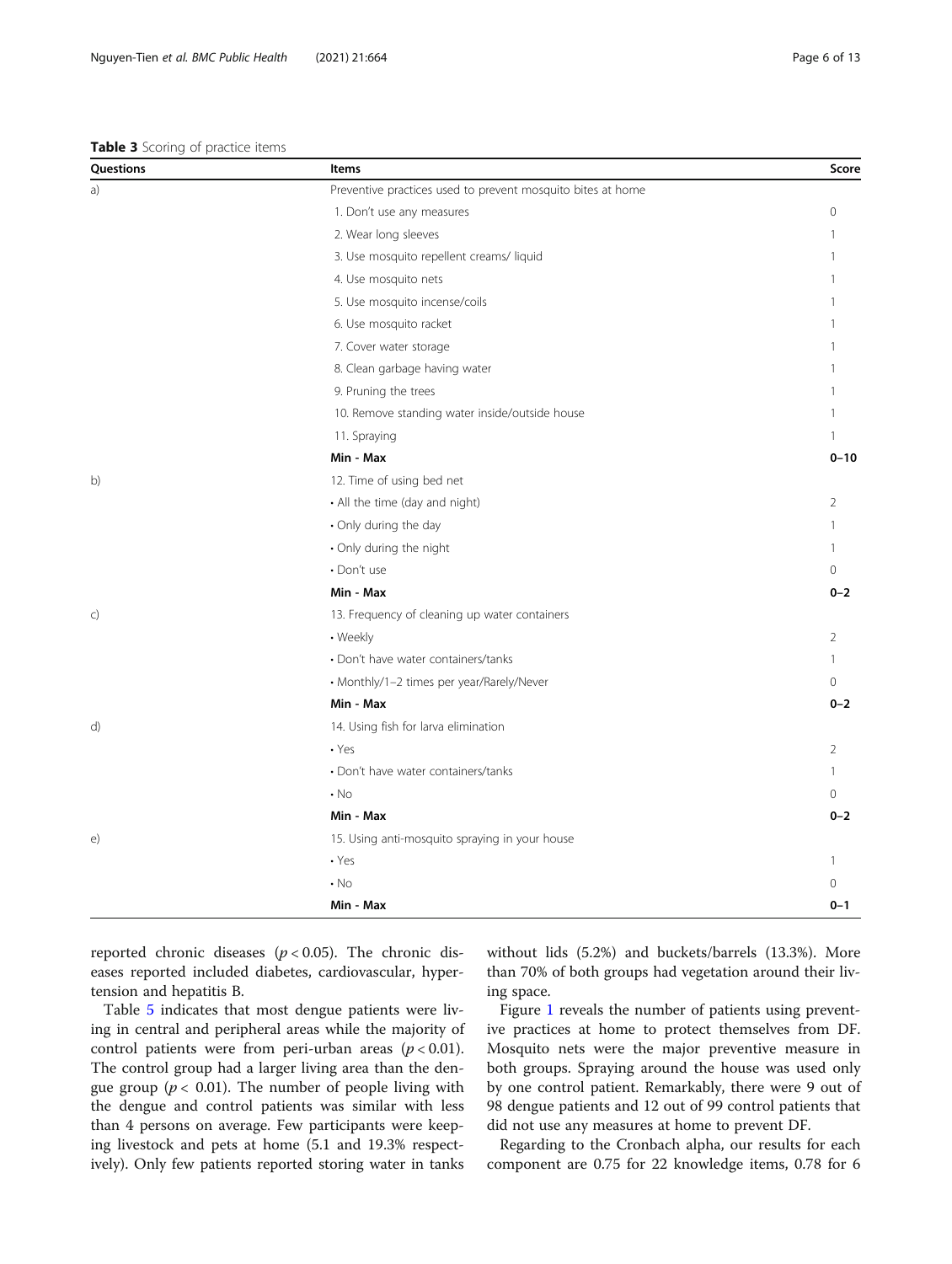# <span id="page-6-0"></span>Table 4 Demographic characteristics of participants

| Demographic characteristics                        | Dengue patients (%)<br>$N = 98$ | Control patients (%)<br>$N = 99$ | All (%)<br>$N = 197$ | P value |
|----------------------------------------------------|---------------------------------|----------------------------------|----------------------|---------|
| Gender <sup>a</sup>                                |                                 |                                  |                      |         |
| Female                                             | 43 (43.9%)                      | 53 (53.5%)                       | 96 (48.7%)           | 0.225   |
| Male                                               | 55 (56.1%)                      | 46 (46.5%)                       | 101 (51.3%)          |         |
| Age group <sup>a</sup>                             |                                 |                                  |                      |         |
| $16 - 30$                                          | 62 (63.3%)                      | 27 (27.3%)                       | 89 (45.2%)           | < 0.001 |
| $31 - 45$                                          | 20 (20.4%)                      | 28 (28.3%)                       | 48 (24.4%)           |         |
| $46 - 60$                                          | 15 (15.3%)                      | 23 (23.2%)                       | 38 (19.3%)           |         |
| >60                                                | $1(1\%)$                        | 21 (21.2%)                       | 22 (11.2%)           |         |
| Education level <sup>a</sup>                       |                                 |                                  |                      |         |
| High school and lower                              | 32 (32.7%)                      | 54 (54.5%)                       | 86 (43.7%)           | 0.003   |
| College and higher                                 | 66 (67.3%)                      | 45 (45.5%)                       | 111 (56.3%)          |         |
| Marital status <sup>b</sup>                        |                                 |                                  |                      |         |
| Single                                             | 42 (42.9%)                      | 15 (15.2%)                       | 57 (28.9%)           | < 0.001 |
| Married                                            | 56 (57.1%)                      | 82 (82.8%)                       | 138 (70.1%)          |         |
| Widowed                                            | $\overline{0}$                  | 2(2%)                            | 2(1%)                |         |
| Occupation <sup>a</sup>                            |                                 |                                  |                      |         |
| Office workers                                     | 25 (25.5%)                      | 25 (25.3%)                       | 50 (25.4%)           | < 0.001 |
| Farmer                                             | $5(5.1\%)$                      | 13 (13.1%)                       | 18 (9.1%)            |         |
| Pupil /Student                                     | 36 (36.7%)                      | 13 (13.1%)                       | 49 (24.9%)           |         |
| Unemployed                                         | 2(2%)                           | 13 (13.1%)                       | 15 (7.6%)            |         |
| Retired                                            | 2(2%)                           | 15 (15.2%)                       | 17 (8.6%)            |         |
| Other                                              | 28 (28.6%)                      | 20 (20.2%)                       | 48 (24.4%)           |         |
| Average income <sup>c</sup><br>(million VND/month) |                                 |                                  |                      |         |
| $Mean \pm SD$                                      | $11.9 \pm 7.9$                  | $8.3 \pm 4.5$                    | $10.2 \pm 6.7$       | < 0.001 |
| Having chronic diseases <sup>a</sup>               |                                 |                                  |                      |         |
| Yes                                                | 10 (10.2%)                      | 23 (23.2%)                       | 33 (16.8%)           | 0.024   |
| No                                                 | 88 (89.8%)                      | 76 (76.8%)                       | 164 (83.2%)          |         |

<sup>a</sup>Chi-square test, <sup>b</sup> Fisher exact test, <sup>c</sup> Mann-Whitney test

attitude items and 0.68 for 15 practice items, respectively.

The mean score on dengue knowledge among the dengue patients was higher than among the control patients  $(p < 0.001)$  (Table [6](#page-8-0)). Although dengue patients had a slightly better score on attitude and practice about DF as compared to the control group, these differences were not statistically significant ( $p > 0.05$ ). However, Spearman's rho test showed a positive correlation between the knowledge score and the practice score  $(r = 0.38$  and  $p <$ 0.001).

In Table [7](#page-9-0), univariate analysis revealed that education, marital status, occupation, average income, having chronic diseases were associated with dengue status ( $p$  < 0.05). But these factors were eliminated in the final logistic regression model. Lower knowledge scores and attitude scores were also risk factors of getting dengue disease in the univariate analysis ( $p < 0.01$ ). However, this was not statistically significant by the multivariate analysis ( $p > 0.05$ ).

As compared to patients aged 16–30 years old, patients at older age of 31–45; 46–60 and above 60 years had a lower risk of 0.43 times (95% CI 0.19–0.95;  $p < 0.05$ ); 0.38 times (95% CI 0.15–0.91;  $p < 0.05$ ) and 0.05 times to get DF (95% CI 0.01-0.39;  $p < 0.01$ ), respectively. Final multivariable logistic regression analysis indicated that patients living in peri-urban districts are 0.31 times less likely to get dengue infection than patients living in central urban districts (95% CI 0.13-0.75;  $p < 0.05$ ). Unweighted scores as dependent variables identified the same predictors with unchanged adjusted OR. There was no difference in probability of getting dengue infection between patients living in central urban districts and peripheral districts  $(p = 0.43)$ .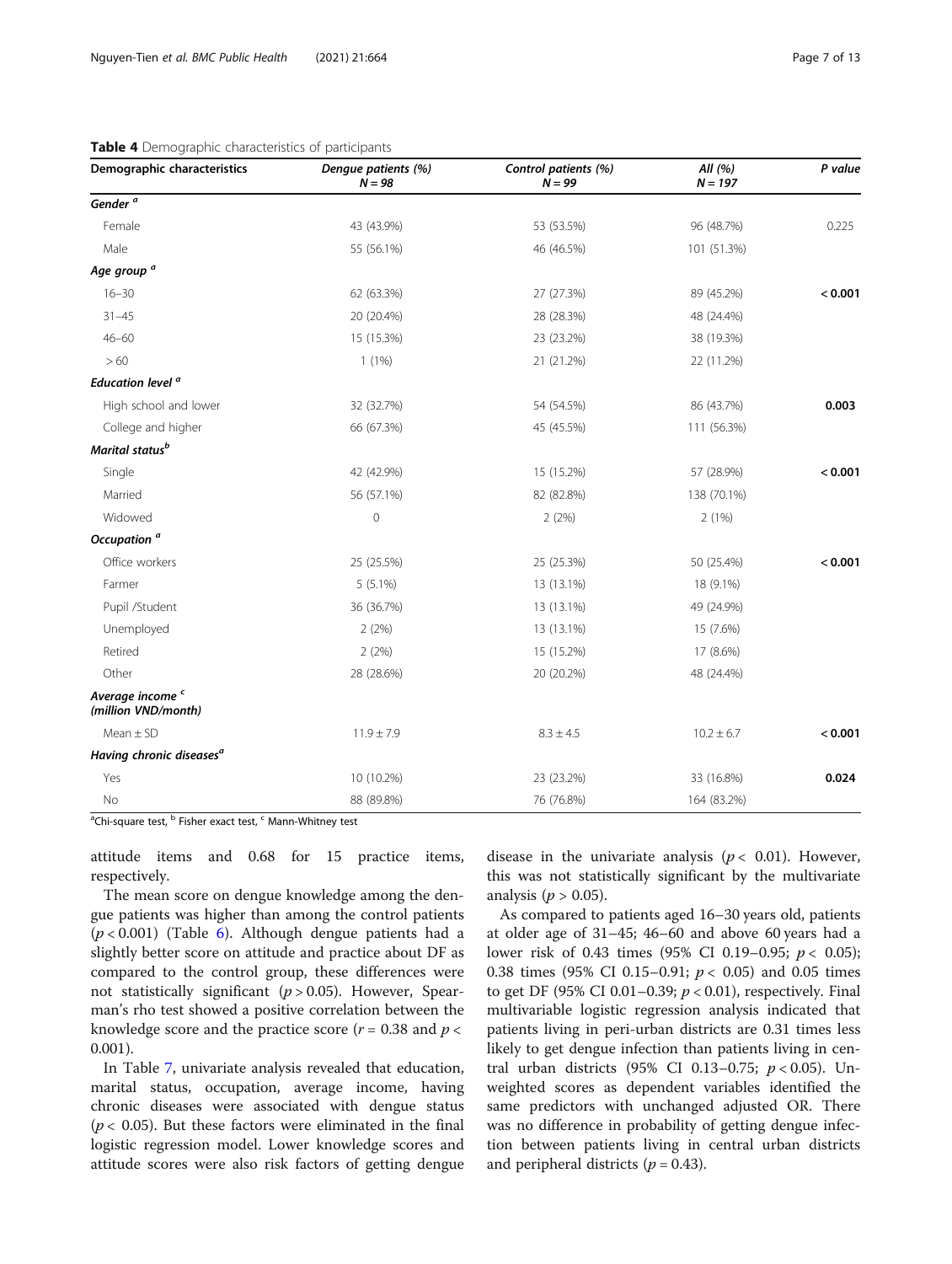#### <span id="page-7-0"></span>Table 5 Living conditions of participants

|                                                   | Dengue patients (%) | Control patients (%) | All $(% )$      | P value |
|---------------------------------------------------|---------------------|----------------------|-----------------|---------|
| Living district <sup>a</sup>                      |                     |                      |                 |         |
| Central urban                                     | 46 (46.9%)          | 34 (34.3%)           | 80 (40.6%)      | < 0.001 |
| Peripheral                                        | 41 (41.8%)          | 24 (24.2%)           | 65 (33%)        |         |
| Peri urban                                        | 11 (11.2%)          | 41 (41.4%)           | 52 (26.4%)      |         |
| Number of people living with c                    |                     |                      |                 |         |
| Mean $\pm$ SD                                     | $3.6 \pm 1.7$       | $3.8 \pm 1.5$        | $3.7 \pm 1.6$   | 0.314   |
| Area of living $(m^2)$ <sup>c</sup>               |                     |                      |                 |         |
| Mean $(\pm$ SD)                                   | $54.8 \pm 57.5$     | $72.5 \pm 69.9$      | $64.1 \pm 64.7$ | 0.004   |
| Livestock keeping <sup>b</sup>                    |                     |                      |                 |         |
| Yes                                               | $3(3.1\%)$          | $7(7.1\%)$           | 10 (5.1%)       | 0.331   |
| No                                                | 95 (96.9%)          | 92 (92.9%)           | 187 (94.9%)     |         |
| Pet keeping <sup>a</sup>                          |                     |                      |                 |         |
| Yes                                               | 17 (17.3%)          | 21 (21.2%)           | 38 (19.3%)      | 0.612   |
| No                                                | 78 (78.8%)          | 81 (82.7%)           | 159 (80.7%)     |         |
| Storing water in the tank without lid b           |                     |                      |                 |         |
| Yes                                               | $2(4.1\%)$          | $7(7.4\%)$           | $9(5.2\%)$      | 0.183   |
| No                                                | 77 (97.5%)          | 87 (92.6%)           | 164 (94.8%)     |         |
| Storing water in the buckets/barrels <sup>a</sup> |                     |                      |                 |         |
| Yes                                               | 9 (11.4%)           | 14 (14.9%)           | 23 (13.3%)      | 0.652   |
| No                                                | 70 (88.6%)          | 80 (85.1%)           | 150 (86.7%)     |         |
| Vegetation <sup>a</sup>                           |                     |                      |                 |         |
| Abundant vegetation                               | 25 (25.5%)          | 24 (24.2%)           | 49 (24.9%)      | 0.966   |
| Some vegetation                                   | 30 (30.6%)          | 32 (32.3%)           | 62 (31.5%)      |         |
| Little vegetation                                 | 18 (18.4%)          | 20 (20.2%)           | 38 (19.3%)      |         |
| No vegetation                                     | 25 (25.5%)          | 23 (23.2%)           | 48 (24.4%)      |         |

<sup>a</sup>Chi-square test, <sup>b</sup> Fisher exact test, <sup>c</sup> Mann-Whitney test

# **Discussion**

Our case-control study revealed that age and living area were associated with risk for dengue infection in the Hanoi metropolitan city. The results showed that older people had a lower risk for dengue infection as compared to younger people. In particular, people aged 31– 45; 46–60 and above 60 years had 57, 62 and 95% lower risk, respectively, to get DF than patients aged 16–30. Those results are similar to earlier studies: People aged 15–34 years has been found to be the most infected age group in the dengue outbreaks in Hanoi city in particular and in Vietnam and Singapore in general [[23](#page-12-0)–[26](#page-12-0)]. This could be explained by the fact that the older people tend to pay attention on their health and have better health protective measures as compared to young adults, e.g. by sleeping under bed-nets at all time during the day. Also, it is possible that a larger proportion of the older people had been infected by dengue in the past and were immune. Immunity would mainly decrease the probability of getting the same serotypes of dengue virus [[23\]](#page-12-0). In addition, young people may spend much more

time on out-door activities, leading to higher risk of exposing with outside mosquitoes. Nevertheless, an earlier study in Singapore showed that the incidence rate for dengue was highest in the age group of 55 years and above, which is contradictory to our result [\[26](#page-12-0)]. An earlier systematic review and meta-analysis also revealed that the mean age of dengue patients reported after 2010 tends to be higher as compared to dengue cases reported before 2010 [[27\]](#page-12-0). Therefore, it is suggested that health information, education and communication (IEC) program on dengue prevention and control should be disseminated to all age groups but focused on the adolescents and young adults.

Our study further indicated that people living in central districts have a 3.2 times higher risk to get an infection by dengue virus, as compared to people living in peri-urban districts. This is consistent with the epidemiological findings of Duong et al. [[28\]](#page-12-0) where 77.2% of the total dengue cases between 2006 and 2011 were concentrated to urban areas of Hanoi. Studies by Toan et al. [[12](#page-11-0)] and Cuong et al. [[23](#page-12-0)] showed similar results in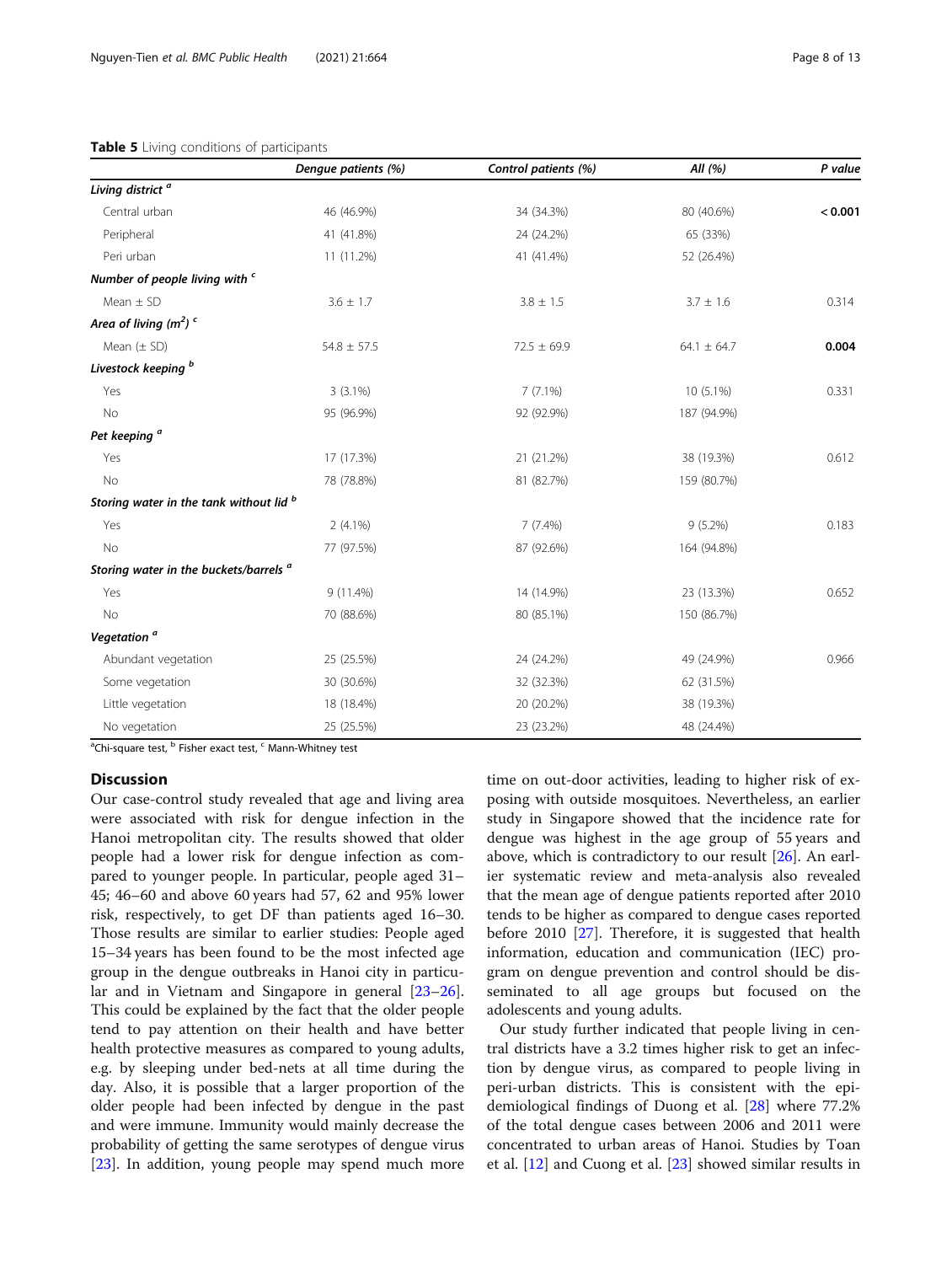<span id="page-8-0"></span>

that most cases of dengue were found in the inner districts of Hanoi. In Ho Chi Minh city, another big metropolitan area of Southern Vietnam, Raghwani et al. [[29](#page-12-0)] also found that the more densely populated inner districts contributed significantly to DENV-1 transmission as compared to the suburban districts. Hanoi city is an economic center of Vietnam where migrants are populous. A lot of students and labor people from other provinces have been entering the central districts of Hanoi for living and working [\[30](#page-12-0)]. In addition to the low awareness on dengue prevention and control and limited resources, they may live in more unhygienic conditions that may increase the probability of creating breeding sites for dengue mosquitoes. This implies the higher risk of having DF and spreading the disease to neighboring people [[23\]](#page-12-0). Our study also showed that students and office employees accounted for the highest percentage amongst the dengue patients. This result was in line with other studies conducted in Hanoi [\[23](#page-12-0), [31](#page-12-0)]. Globally,

**Table 6** Knowledge, attitude and practice scores of the two groups

|                       | Dengue patients Control patients |             | Αll                    | P value |  |
|-----------------------|----------------------------------|-------------|------------------------|---------|--|
| Knowledge score*      |                                  |             |                        |         |  |
| Mean $+$ SD           | $8.7 + 2.6$                      | $7 + 3.3$   | $7.9 + 3.0 \leq 0.001$ |         |  |
| Attitude score*       |                                  |             |                        |         |  |
| Mean $+$ SD           | $5.2 + 0.8$                      | $4.5 + 1.9$ | $4.8 + 1.5$            | 0059    |  |
| Practice score*       |                                  |             |                        |         |  |
| Mean $+$ SD           | $4 + 24$                         | $3.8 + 2.5$ | $39 + 24$              | 0305    |  |
| $#$ Mann Whitnow tost |                                  |             |                        |         |  |

Mann-Whitney test

50% of the dengue outbreaks during 1990–2015 were recorded in urban areas, followed by 28.6% in rural areas, and 21.4% in both urban and rural areas [\[27\]](#page-12-0). Hence, living in urban areas is one of the driver of dengue dispersion due to the urbanization and huge population growth in the metropolitan regions [\[32](#page-12-0)], although it is reported that there was a movement of dengue morbidity from urban to rural settings [[7](#page-11-0)]. The recommendation is that more communication campaigns should be organized in the central urban districts, targeted towards specific groups of landlords and their tenants.

Regarding other possible risk factors, this study suggested that gender was not a risk factor of having DF. However, it is noticeable that a study of Lien et al. [[24](#page-12-0)] which was also carried out in Hanoi city, showed that males accounted for the majority of the dengue case in the 2011 outbreak. Studies by Guo et al. and Ler et al. also depicted that the incidence of getting dengue infection was significantly higher in males than in females [[26,](#page-12-0) [27\]](#page-12-0). Therefore, it is hard to draw a conclusion on this association. It could also be that knowledge and education differs between gender, but this study had too low power to investigate that. KAP on dengue prevention and control are vital to measure the risk of getting DF. Interestingly, our findings indicated that individuals with dengue infection had better mean score of knowledge as compared to the control group ( $p < 0.001$ ). This could be explained by the higher education in the dengue case group; or dengue patients may have improved their knowledge before the study started through the information by doctors, nurses or internet. Our study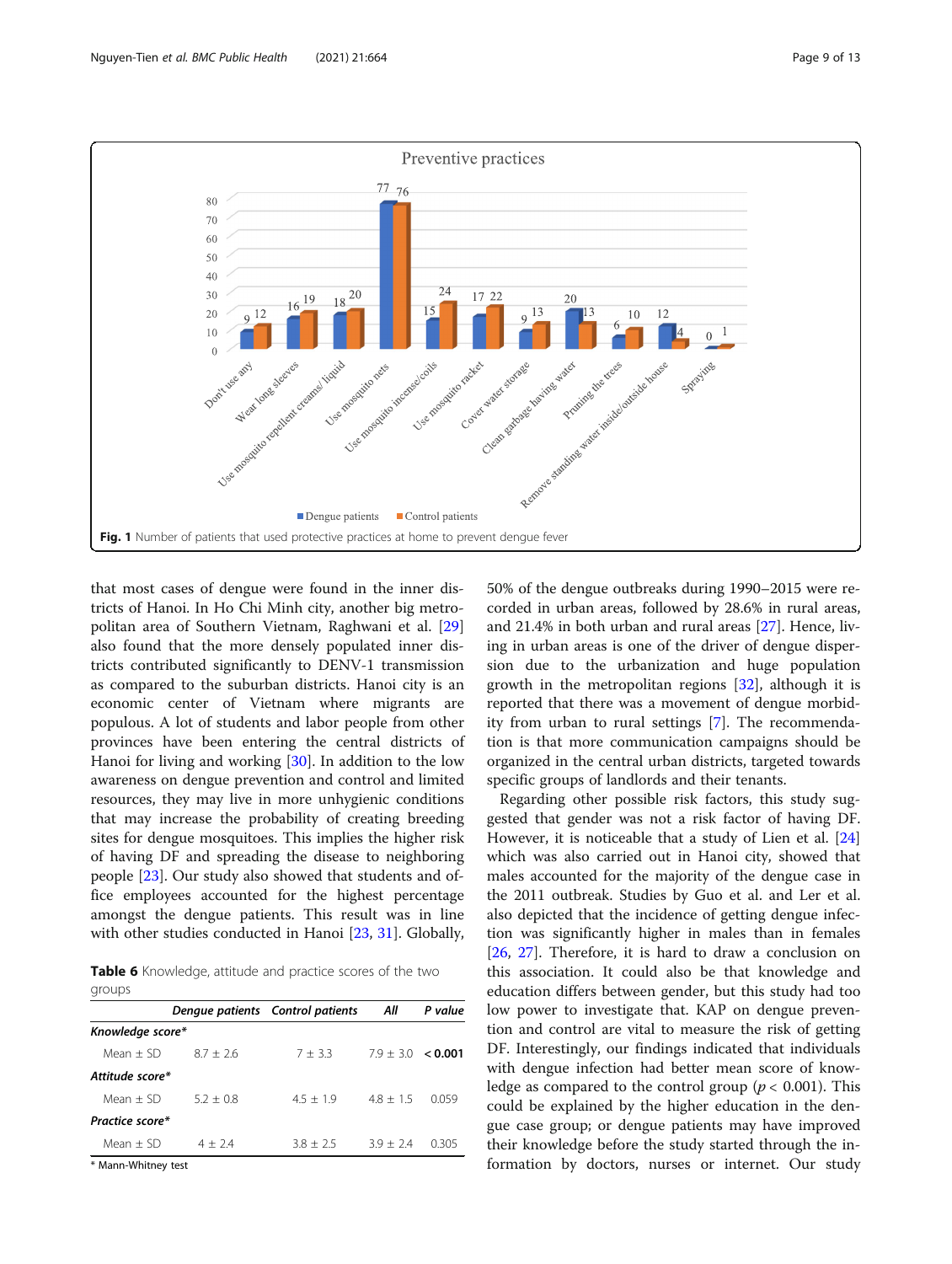| <b>Risk factors</b>                   | Crude OR                 | CI 95%            | P value  | <b>Adjusted OR</b> | CI 95%        | P value |
|---------------------------------------|--------------------------|-------------------|----------|--------------------|---------------|---------|
| Gender                                |                          |                   |          |                    |               |         |
| Male                                  | $\overline{\phantom{a}}$ |                   |          | $\mathbf{1}$       |               |         |
| Female                                | 0.68                     | $0.39 - 1.2$      | 0.176    | 1.58               | $0.81 - 3.06$ | 0.18    |
| Age group                             |                          |                   |          |                    |               |         |
| 16-30 years old                       | $\overline{1}$           |                   |          | $\mathbf{1}$       |               |         |
| 31-45 years old                       | 0.311                    | $0.15 - 0.65$     | 0.002    | 0.43               | $0.19 - 0.95$ | 0.038   |
| 46-60 years old                       | 0.284                    | $0.13 - 0.63$     | 0.002    | 0.38               | $0.15 - 0.91$ | 0.031   |
| Above 60 years old                    | 0.021                    | $0.003 - 0.16$    | < 0.001  | 0.05               | $0.01 - 0.39$ | 0.005   |
| <b>Education</b>                      |                          |                   |          |                    |               |         |
| High school and lower                 | $\mathbf{1}$             |                   |          |                    |               |         |
| College and higher                    | 2.48                     | $1.4 - 4.4$       | 0.002    |                    |               |         |
| <b>Marital status</b>                 |                          |                   |          |                    |               |         |
| Single                                | $\mathbf{1}$             |                   |          |                    |               |         |
| Married                               | 0.24                     | $0.12 - 0.48$     | < 0.001  |                    |               |         |
| <b>Occupation</b>                     |                          |                   |          |                    |               |         |
| Office workers                        | $\overline{1}$           |                   |          |                    |               |         |
| Farmer                                | 0.38                     | $0.12 - 1.24$     | 0.11     |                    |               |         |
| Pupil/Student                         | 2.77                     | 1.19-6.43         | 0.018    |                    |               |         |
| Unemployed                            | 0.15                     | $0.03 - 0.75$     | 0.021    |                    |               |         |
| Retired                               | 0.13                     | $0.03 - 0.64$     | 0.012    |                    |               |         |
| Other                                 | 1.4                      | $0.63 - 3.1$      | $0.4\,$  |                    |               |         |
| Average income                        | 1.1                      | $1.04 - 1.17$     | < 0.001  |                    |               |         |
| Having chronic diseases               |                          |                   |          |                    |               |         |
| Yes                                   | $\overline{1}$           |                   |          |                    |               |         |
| No                                    | 0.38                     | $0.17 - 0.84$     | 0.017    |                    |               |         |
| Living district                       |                          |                   |          |                    |               |         |
| Central urban                         | $\mathbf{1}$             |                   |          | $\mathbf{1}$       |               |         |
| Peripheral                            | 1.26                     | $0.64 - 2.47$     | 0.49     | 1.35               | $0.64 - 2.84$ | 0.43    |
| Peri-urban                            | 0.2                      | $0.09 - 0.44$     | < 0.001  | 0.31               | $0.13 - 0.75$ | 0.01    |
| Area of living                        | 0.99                     | $0.99 - 1$        | 0.074    |                    |               |         |
| Livestock keeping                     |                          |                   |          |                    |               |         |
| Yes                                   | $\overline{\phantom{a}}$ | $\qquad \qquad -$ | $\equiv$ |                    |               |         |
| No                                    | 0.41                     | $0.1 - 1.65$      | 0.21     |                    |               |         |
| Storing water in the tank without lid |                          |                   |          |                    |               |         |
| Yes                                   | $\overline{1}$           |                   |          |                    |               |         |
| No                                    | 0.32                     | $0.06 - 1.6$      | 0.166    |                    |               |         |
| Storing water in the buckets/barrels  |                          |                   |          |                    |               |         |
| Yes                                   | $\overline{\phantom{a}}$ |                   |          |                    |               |         |
| No                                    | 0.74                     | $0.3 - 1.8$       | 0.5      |                    |               |         |
| Knowledge score                       | 1.21                     | $1.09 - 1.35$     | < 0.001  | 1.1                | $0.97 - 1.26$ | 0.15    |
| Attitude score                        | 1.47                     | $1.15 - 1.89$     | 0.002    | 1.15               | $0.82 - 1.6$  | 0.42    |
| <b>Practice score</b>                 | 1.05                     | $0.94 - 1.18$     | 0.415    | 0.97               | $0.84 - 1.13$ | 0.71    |

<span id="page-9-0"></span>

| Table 7 Crude and adjusted OR in the logistic regression model |  |  |  |  |
|----------------------------------------------------------------|--|--|--|--|
|                                                                |  |  |  |  |

\* Using unweighted score, the final model identified the same independent variables as significant with unchanged adjusted OR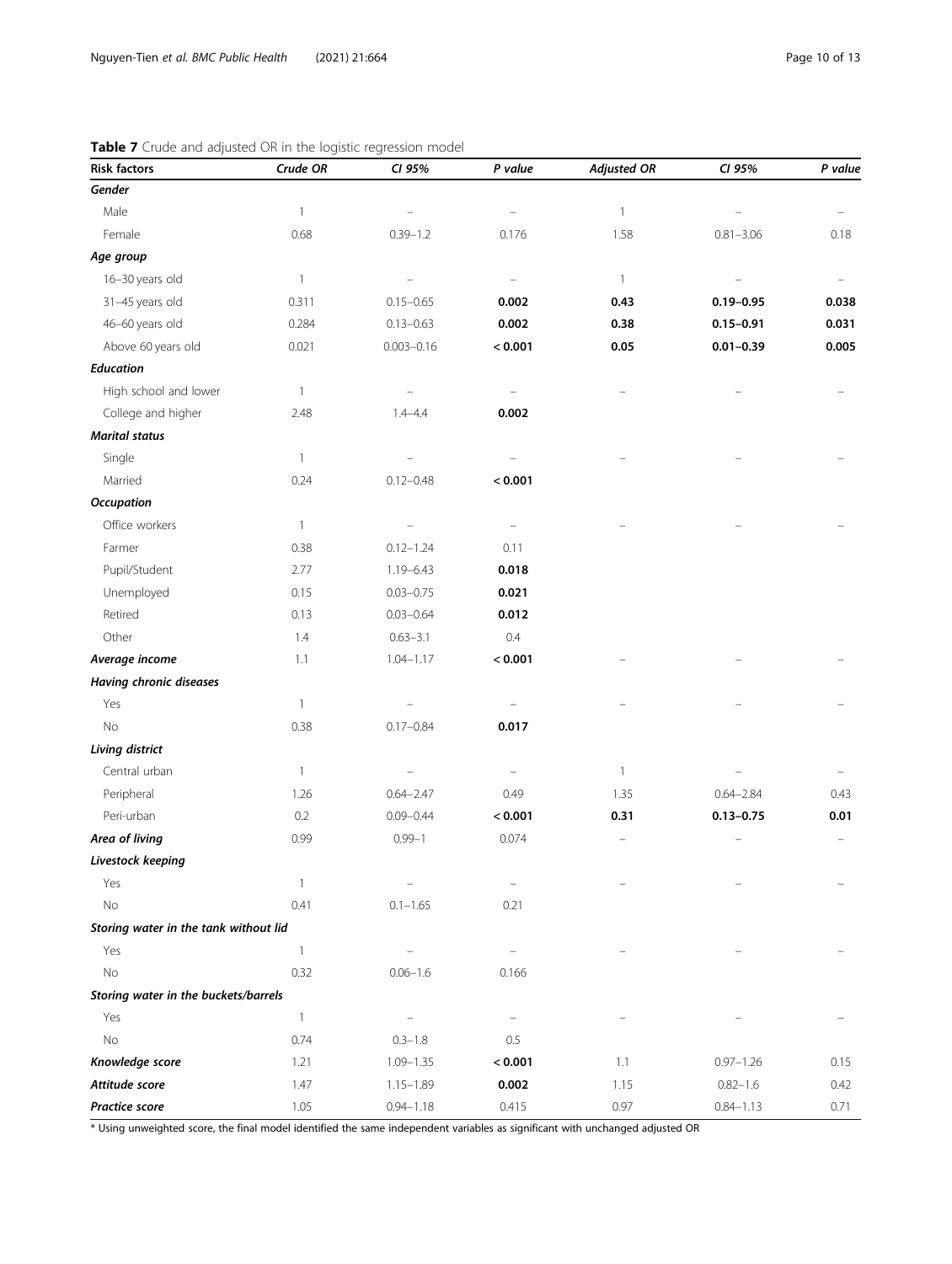could not show any association between KAP score and dengue status, which was not in accordance with other studies in Vietnam [[33](#page-12-0)]; in Malaysia [[34,](#page-12-0) [35](#page-12-0)] and in Brazil [\[36](#page-12-0)], where the results confirmed a correlation between dengue infection and lacking of preventive measures such as not keeping the house and environment clean, storing water with uncovered containers, not wearing long sleeve clothes, or not using screen windows. In the era of information technology, it is easy to search for health information related to DF which is the most common mosquito-borne disease in Hanoi and Vietnam. In a KAP cross sectional study conducted in the same site in Hanoi during the 2017 dengue outbreak, the mean knowledge score of participants was 4.6 out of 19 points; lower than the mean score obtained in our study (7.9/19) [\[37](#page-12-0)]. It is understandable that people in Hanoi at present have a better knowledge on dengue prevention and control as compared to earlier studies [[31\]](#page-12-0). However, knowledge alone does not produce individual behavior change [\[4](#page-11-0)]. In routine life, dwellers have numerous concerns rather than doing preventive measures for mosquito-borne diseases. Previous studies have proved that the behavior of water storage in uncovered containers was a high-risk factor for Aedes breeding [[27](#page-12-0), [36,](#page-12-0) [38\]](#page-12-0). Nevertheless, our study did not find any links between storing water without lid or in the buckets/barrels at home with the probability of being infected by dengue virus in the two patient groups. Since Hanoi is a capital city with a considerate speed of urbanization, the tap water system helps dwellers to change their storage habit and limit the mosquito breeding sites [\[23](#page-12-0)]. This may explain why few patients in our study had that behavior. However, Thang et al. [[31\]](#page-12-0) assumed that the breeding sites of mosquito could include public places like cemeteries with empty vases on the graves, temples and pagodas with many vases, the Bonsai or construction projects, and abandoned houses with stored garbage. Thus, our implication is that repeated messages on dengue prevention and control focusing on personal protections and environmental clean-up activities should be implemented at various time points of the year, not only when the dengue season starts in July.

In our study, livestock keeping was considered as a risk factor, as this has been found to be contributing to the risks of several vector-borne diseases [[39](#page-12-0), [40](#page-12-0)]. However, our results revealed no association between livestock keeping and dengue infections, perhaps due to the low number of individuals keeping livestock in this study. This finding was also demonstrated similarly in another study implemented in Hanoi city [[17](#page-11-0)]. Further studies should be deployed to explore this issue in more detail, since urban livestock keeping is popular in many developing countries.

One strength of our study is that we used Cronbach alpha to determine the internal validity and reliability of KAP items in the questionnaire. The Cronbach alpha scores demonstrated satisfactory internal consistencies in our study. To our knowledge, this is first case-control study included all KAP components other than practice only to identify the risk factors of DF. Models were developed both with weighted and unweighted scoring system of KAP. As we mentioned above, the final models identified the same independent variables with the unchanged adjusted OR, indicating low bias of the unweighted estimates. However, this study still had several limitations that needs to be considered. Firstly, we could not match case and control patients who had different demographic characteristics since the sampling depended on patient availability and willingness to join. Due to the difficulties in recruiting controls, both inpatients and outpatients were included. Since sampling and interviewing was done only on one occasion, it is unknown if some control patients may later have been infected with dengue virus, but if diagnosed with DF, they would have been reclassified as a case. These limitations in control selection could lead to confounding and interaction of some variables including age, gender and knowledge. Nevertheless, we statistically controlled for possible confounders in the logistic regression model. Secondly, sampling was based on the selection of doctors at the Department of Infectious Diseases, and it is possible that this caused some selection bias. In order to minimize the bias, our study employed the updated national case definition of Vietnam Ministry of Health that all doctors in the Department of Infectious Disease were capable of and experienced in diagnosing the dengue case. Our research group also had a clearly documented selection procedure, and this was explained to all doctors before the start of the study. Thirdly, the patients may not be representative of the population of Hanoi because we excluded the children from 1 to 15 years old who is a vulnerable group suffering from DF. We only carried out the study in one hospital of Hanoi so that we could not infer these findings to the whole city's population. Fourthly, the patients' living place was not directly observed, leading to bias in their answers in some housing and environmental factors. Nevertheless, the interviewers were well trained and had experiences in data collection to get the validity of all participants' responses.

In conclusion, our study found that younger adults aged 16–30 and people living in central urban areas have higher risk of getting dengue infection than older people and those living in peri-urban areas. KAP on dengue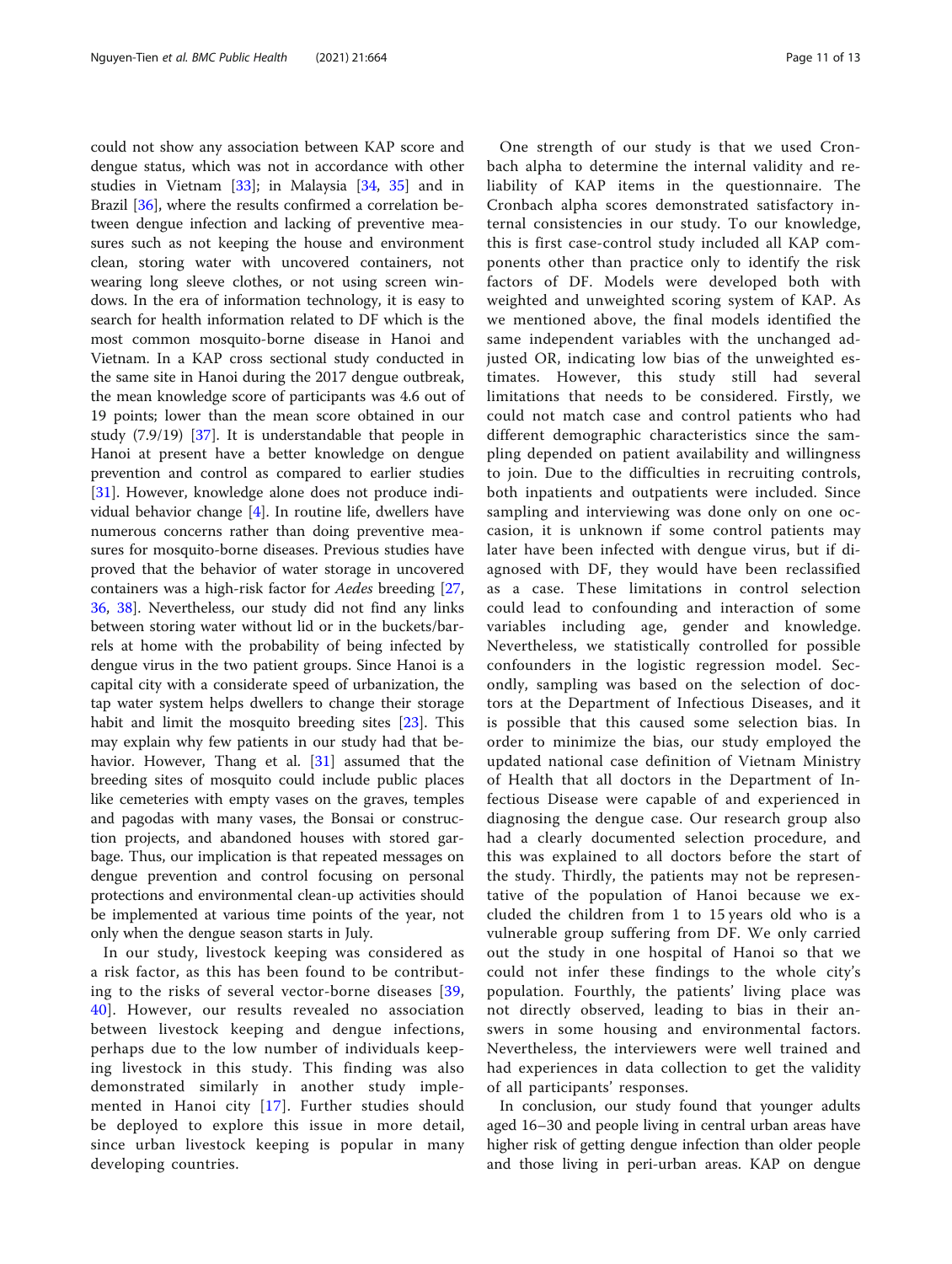<span id="page-11-0"></span>prevention and control and other demographic, environmental, housing variables were not related factors of dengue infection. Any IEC program on dengue prevention and control should be focused on specific groups of adolescents, younger adults, landlords and migrants and implemented many times of each year to improve the KAP of citizens.

#### Abbreviations

DF: Dengue fever; WHO: World Health Organization; KAP: Knowledge, attitude, practice; OR: Odds ratios; CI: Confidence interval; IEC: Information, education and communication

# Supplementary Information

The online version contains supplementary material available at [https://doi.](https://doi.org/10.1186/s12889-021-10687-y) [org/10.1186/s12889-021-10687-y](https://doi.org/10.1186/s12889-021-10687-y).

| <b>Additional file 1.</b> |  |  |
|---------------------------|--|--|
| <b>Additional file 2.</b> |  |  |

#### Acknowledgements

We would like to thank Mr. Nguyen Hoang Nam - research assistant; Mr. Pham Thanh Long - International Livestock Research Institute and all the doctors and nurses of Infectious Diseases Department of Bach Mai hospital for their assistance in data collection. We also sincerely thank all the patients participating in this study. Last but not the least, we want to give a big thank to Ms. Nguyen Le Thanh and Ms. Le My Hanh of International Livestock Research Institute in Hanoi for their help in the project administration and finance.

#### Authors' contributions

Conceptualization, J. L, T.N.T. and M.L; methodology, T.N.T. and J.L; questionnaire development, T.N.T, J.L and D.G; ethics, T.N.T, D.D.C, L.X.L, D.T.H; data collection supervisor, T.N.T, J.L and D.D.C; data analysis, T.N.T. and J.L; writing - original draft version, T.N.T; review and editing, all; supervision, J.L., H.N.V and A.L. The author(s) read and approved the final manuscript.

#### Funding

This study was a part of the "Metropolitan Mosquitoes Project" funded by the Swedish Research Council for Environment, Agricultural Sciences and Spatial Planning (Formas, grant number 2016–00364). Open Access funding provided by Uppsala University.

#### Availability of data and materials

The datasets used and/or analysed during the current study available from the corresponding author on reasonable request.

# **Declarations**

#### Ethics approval and consent to participate

Ethical approval for this research was obtained from the Ethical Committee of Bach Mai hospital No 690/QD-BM. Both written and oral informed consent were collected before collecting data. The respondents participated voluntarily in the study. The research team committed that the data only served research purposes. All information was handled anonymously, research data was only approached by the research team.

#### Consent for publication

Not applicable.

#### Competing interests

The authors declare that they have no competing interests.

#### Author details

<sup>1</sup>Department of Medical Biochemistry and Microbiology, Uppsala University, Uppsala, Sweden. <sup>2</sup>International Livestock Research Institute, Hanoi, Vietnam.<br><sup>3</sup>Infectious Disoases Dopartment, Bach Mai bespital, Hanoi, Vietnam. <sup>4</sup>Section Infectious Diseases Department, Bach Mai hospital, Hanoi, Vietnam. <sup>4</sup>Section of Infectious Diseases, Department of Medical Sciences, Uppsala University, Uppsala, Sweden. <sup>5</sup>Center for Public Health and Ecosystem Research, Hanoi University of Public Health, Hanoi, Vietnam. <sup>6</sup>International Livestock Research Institute, Nairobi, Kenya. <sup>7</sup>Department of Clinical Sciences, Swedish University of Agricultural Sciences, Uppsala, Sweden.

#### Received: 20 September 2020 Accepted: 23 March 2021 Published online: 07 April 2021

### References

- 1. Gubler DJ. The global emergence/resurgence of arboviral diseases as public health problems. Arch Med Res. 2002;33(4):330-42.
- 2. Dash AP, Bhatia R, Sunyoto T, Mourya DT. Emerging and re-emerging arboviral diseases in Southeast Asia. J Vector Borne Dis. 2013;50(2):77.
- 3. Brady OJ, Gething PW, Bhatt S, Messina JP, Brownstein JS, Hoen AG, Moyes CL, Farlow AW, Scott TW, Hay SI. Refining the Global Spatial Limits of Dengue Virus Transmission by Evidence-Based Consensus. PLoS Negl Trop Dis. 2012;6(8):e1760.
- 4. WHO. Global Strategy for Dengue Prevention and Control 2012–2020, vol. 43: World Heal Organiszation [Internet]; 2012. Available from: [http://scholar.](http://scholar.google.com/scholar?hl=en&btnG=Search&q=intitle:) [google.com/scholar?hl=en&btnG=Search&q=intitle:](http://scholar.google.com/scholar?hl=en&btnG=Search&q=intitle:) Global+strategy+for+ dengue+prevention+and+control#8
- 5. Bhatt S, Gething PW, Brady OJ, Messina JP, Farlow AW, Moyes CL, et al. The global distribution and burden of dengue. Nature. 2013;496(7446):504–7. <https://doi.org/10.1038/nature12060>.
- 6. WHO. Dengue and severe dengue [Internet]. 2020 [cited 2021 Jan 18]. Available from: [https://www.who.int/news-room/fact-sheets/detail/dengue-a](https://www.who.int/news-room/fact-sheets/detail/dengue-and-severe-dengue) [nd-severe-dengue](https://www.who.int/news-room/fact-sheets/detail/dengue-and-severe-dengue)
- 7. WHO. Dengue: guidelines for diagnosis, treatment, prevention, and control [Internet]. Special Programme for Research and Training in Tropical Diseases. 2009. Available from: [http://whqlibdoc.who.int/publications/2009/](http://whqlibdoc.who.int/publications/2009/9789241547871_eng.pdf) [9789241547871\\_eng.pdf](http://whqlibdoc.who.int/publications/2009/9789241547871_eng.pdf)
- 8. Arima Y, Edelstein ZR, Han HK, Matsui T. Epidemiologic update on the dengue situation in the Western Pacific Region, 2011. West Pacific Surveill response J WPSAR. 2013;4(2):47.
- 9. Schmidt WP, Suzuki M, Thiem VD, White RG, Tsuzuki A, Yoshida LM, Yanai H, Haque U, Anh DD, Ariyoshi K. Population density, water supply, and the risk of dengue fever in Vietnam: cohort study and spatial analysis. PLoS Med. 2011;8(8):e1001082.
- 10. Nguyen-Tien T, Lundkvist Å, Lindahl J. Urban transmission of mosquitoborne flaviviruses–a review of the risk for humans in Vietnam. Infect Ecol Epidemiol. 2019;9(1):1660129.
- 11. WHO Vietnam. Dengue in Viet Nam [Internet]. 2020 [cited 2020 Mar 20]. Available from: <https://www.who.int/vietnam/health-topics/dengue>
- 12. Cuong HQ, Hien NT, Duong TN, Phong TV, Cam NN, Farrar J, Nam VS, Thai KT, Horby P. Quantifying the emergence of dengue in Hanoi, Vietnam: 1998–2009. PLoS Negl Trop Dis. 2011;5(9):e1322.
- 13. Lee HS, Nguyen-Viet H, Nam VS, Lee M, Won S, Duc PP, et al. Seasonal patterns of dengue fever and associated climate factors in 4 provinces in Vietnam from 1994 to 2013. BMC Infect Dis. 2017;17(1):218. [https://doi.org/1](https://doi.org/10.1186/s12879-017-2326-8) [0.1186/s12879-017-2326-8.](https://doi.org/10.1186/s12879-017-2326-8)
- 14. Minh An DT, Rocklöv J. Epidemiology of dengue fever in Hanoi from 2002 to 2010 and its meteorological determinants. Glob Health Action. 2014;7(1): 23074.
- 15. Toan DTT, Hu W, Quang Thai P, Hoat LN, Wright P, Martens P. Hot spot detection and spatio-temporal dispersion of dengue fever in Hanoi. Vietnam Glob Health Action. 2013;6(1):18632. [https://doi.org/10.3402/gha.](https://doi.org/10.3402/gha.v6i0.18632) [v6i0.18632](https://doi.org/10.3402/gha.v6i0.18632).
- 16. Tsunoda T, Cuong TC, Dong TD, Yen NT, Le NH, Phong TV, Minakawa N. Winter refuge for Aedes aegypti and Ae. albopictus mosquitoes in Hanoi during Winter. PLoS One. 2014;9(4):e95606.
- 17. Jakobsen F, Nguyen-Tien T, Pham-Thanh L, Bui VN, Nguyen-Viet H, Tran-Hai S, Lundkvist Å, Bui-Ngoc A, Lindahl JF. Urban livestock-keeping and dengue in urban and peri-urban Hanoi, Vietnam. PLoS Negl Trop Dis. 2019;13(11): e0007774.
- 18. Tran BX, Thu Vu G, Hoang Nguyen L, Tuan Le Nguyen A, Thanh Tran T, Thanh Nguyen B, Phuong Thi Thai T, Latkin CA, Ho CS, Ho R. Cost-of-illness and the health-related quality of life of patients in the dengue fever outbreak in Hanoi in 2017. Int J Environ Res Public Health. 2018;15(6):1174.
- 19. WHO. Handbook for clinical management of dengue [Internet], vol. 114. Geneva: WHO; 2012. Available from: http://www.who.int/about/licensing/